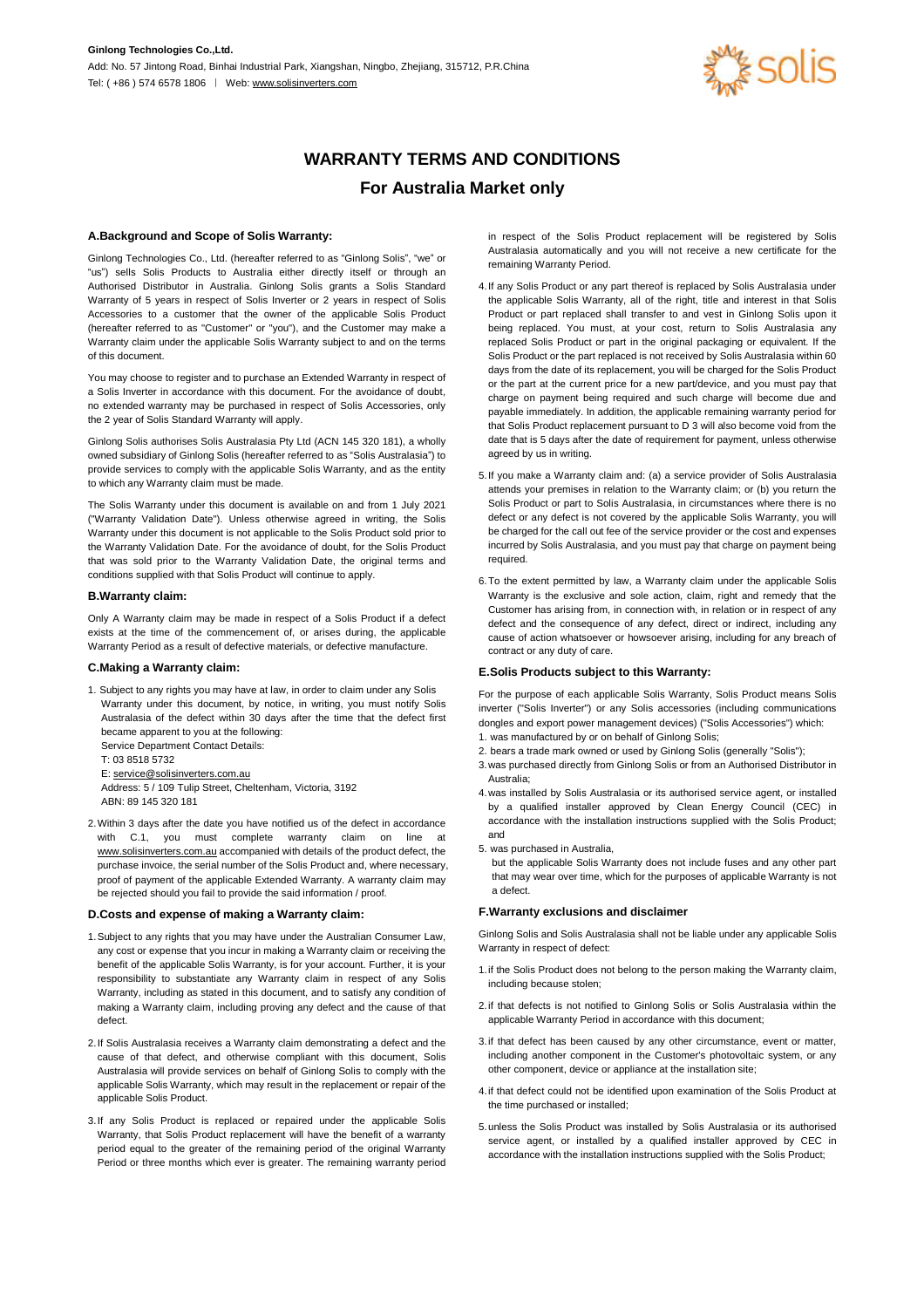

- 6.unless the Customer has paid in full all amounts owing to Ginlong Solis when it is payable and due;
- 7.if that defect is contributed to or caused by any improper use of the Solis Product, including failure to comply with any instruction supplied with the Solis Product, or use of the Solis Product for any purpose other than that for which the Solis Product was designed or intended;
- 8.if that defect occurs wholly or partially as a result of any act or omission by the Customer, or any person, other than a person employed or sub-contracted by Ginlong Solis;
- 9.if the Solis Product is not satisfactorily maintained, is subject to any misuse, neglect, accident or abuse or the Customer continues to use the Solis Product after that defect becomes apparent;
- 10. if the Solis Product is repaired, or any attempt is made to repair the Solis Product, by anyone other than a CEC accredited repairer authorized by Solis Australasia, or its authorised service agent acting at the direction of Solis Australasia;
- 11. if the Solis Product is moved for any reason after it has been installed (regardless of whether the Solis Product is subsequently reinstalled or moved back to the same location) unless the Solis Product is reinstalled at the same address by a CEC qualified installer nominated by Solis Australasia and it is stored during any interim period in accordance with that installer's instructions;
- 12. for any damage or defect caused by lightning, flood, power surge, fire, pest damage, corrosion, actions of third parties or any other circumstance, event or matter (including any act of God or accident), outside Ginlong Solis' reasonable control and not arising under normal and standard operating conditions;
- 13. if the Solis Product is altered or modified in any way (including if the Solis Product's serial or identification number is altered, defaced or removed) unless such modification has been approved in writing by Ginlong Solis prior to that alteration or modification;
- 14. If that defect arising from normal wear and tear; or
- 15. If that defect does not affect the basic performance of the Solis Product, notwithstanding any external scratch or stain, or natural mechanical wearing which does not represent a defect.

Each item in this Section F is to be construed and interpreted separately and distinctly, and is to be given the broadest meaning practicable.

For the avoidance of any doubt, any and all warranties or conditions which are not guaranteed under the Australian Consumer Law or the Australian Competition and Consumer Regulations 2010 and which are not expressly included in this document as additional warranties or conditions are excluded.

#### **G.Warranty holder and transferability**

- 1. Subject to Section G 2, the applicable Solis Warranty is to be provided only to the owner of Solis Product and is not transferrable other than to the owner for the time being of the applicable Solis Product.
- 2.This Warranty is transferrable and a Warranty claim may be made by the owner of the Solis Product for the time being if the person making the Warranty claim in respect of the applicable Solis Product is able to provide ownership and provides a copy of proof of purchase of the Solis Product and, if applicable, proof of payment for the Extended Warranty.

#### **H.Data Protection**

- 1.In making any Warranty claim you consent to our accessing, collecting, processing, storing, using, and sharing by any means information in any way arising from, in connection with, in relation to or in respect of any defect and its causes, including detection, identifying and debugging when providing applicable Solis Warranty services ("Data"). All Data collected will remain your property and you represent and warrant to us that you have obtained all consents necessary for us to access, collect, process, store, use and sharing any means, and otherwise use, Data, without restriction. You must ensure that all steps are taken and maintained so that any access, collection, processing, storing, use or sharing, or any use otherwise, of the Data as envisaged by this document will not breach any applicable data protection laws.
- 2.If you return any Solis Product to us, you must back up any information stored in Solis Product. We are not responsible for any loss or any information stored in Solis Product.
- 3.In returning any Solis Products to us, you authorise us, in our absolute discretion, to transfer the returned Solis Products to our service center in any other country, in which we will not be responsible for how any returned Solis Product is handled.
- 4.To the maximum extent permitted by law, under no circumstances shall we or any of our officers, directors, employees or affiliated companies be liable for any damage or loss whatsoever and howsoever arising from, in connection with, in relation or in respect of any Data or any information stored in Solis Product (including any act or omission in respect of it).

# **I.Warranty Period**

The period during which the Solis Warranty is in effect will depend upon the Solis Product to which it relates and the type of Solis Warranty selected. In all cases the commencement date for the warranty period is the date, at the later of: (a) Solis Product is installed at your premises; or (b) the actual date of purchase, as reflected on the receipt or proof of purchase from Ginlong Solis or the Authorised Distributor ("**Warranty Commencement Date**"), and will end on a date based on the type of Solis Product and the type of Solis Warranty selected unless the applicable Solis Warranty is void earlier in accordance with this document in which case the warranty ends on the void date ("**Warranty Period**"), please refer to the Warranty Period for each of the Solis Warranty as follows:

| <b>Solis Warranty</b>     | <b>Solis Inverters</b>                          | <b>Solis Accessories</b>                       |
|---------------------------|-------------------------------------------------|------------------------------------------------|
| Solis Standard Warranty   | 5 years from the Warranty<br>Commencement Date  | 2 years from the Warranty<br>Commencement Date |
| Solis Optimum 10 Warranty | 10 years from the Warranty<br>Commencement Date | N/A                                            |
| Solis Optimum 15 Warranty | 15 years from the Warranty<br>Commencement Date | N/A                                            |
| Solis Optimum 20 Warranty | 20 years from the Warranty<br>Commencement Date | N/A                                            |
| Solis Extra Warranty      | 10 years from the Warranty<br>Commencement Date | N/A                                            |

Other than the Solis Standard Warranty, each Solis Warranty listed in the first column of the above table is an Extended Warranty deal with in greater detail in Section J.b. For the avoidance of doubt, the Warranty Commencement Date under this document must be on and from the Warranty Validation Date.

#### **J.Types of warranty**

#### **a.Solis Standard Warranty**

On and from the Warranty Commencement Date, you are entitled to the Solis Standard Warranty Services, free of charge, as follows:

- I Solis Australasia at its election will replace or repair the defective Solis Product or, refund or credit an amount equal to the purchase price of the defective Solis Products, net of all taxes, charges or other levies paid.
- lSolis Australasia may, at it its own discretion, use a new or refurbished product for replacement.
- I Unless otherwise agreed by Solis Australasia in writing, the following costs are not covered under the Solis Standard Warranty:
	- ¡costs of removal or installation of Solis Products;
	- ¡costs of removal of damaged of installed default Solis Product; and
	- ¡transport cost incurred in relation services provided by Solis Australasia.
- I In all cases, if the Customer's premises are located more than 50 kilometers from the nearest Ginlong Solis' authorised service agent's locations, then the Customer will be liable for any freight costs, fees, charges or levies Solis Australasia or its authorised service agent may incur as a result of fulfilling its obligations to comply with the applicable Solis Warranty.

# **b.Extended Warranty**

Unless otherwise agreed by us in writing, you may, at any time within the first 12 months after the Warranty Commencement Date, register and purchase any of the following extended warranty for Solis Inverter ("**Extended Warranty**"), at www.solisinverters.com.au:

Unless otherwise stated in the document, the commencement date of your Extended Warranty remains the Warranty Commencement Date, not the purchase date of your applicable Extended Warranty.